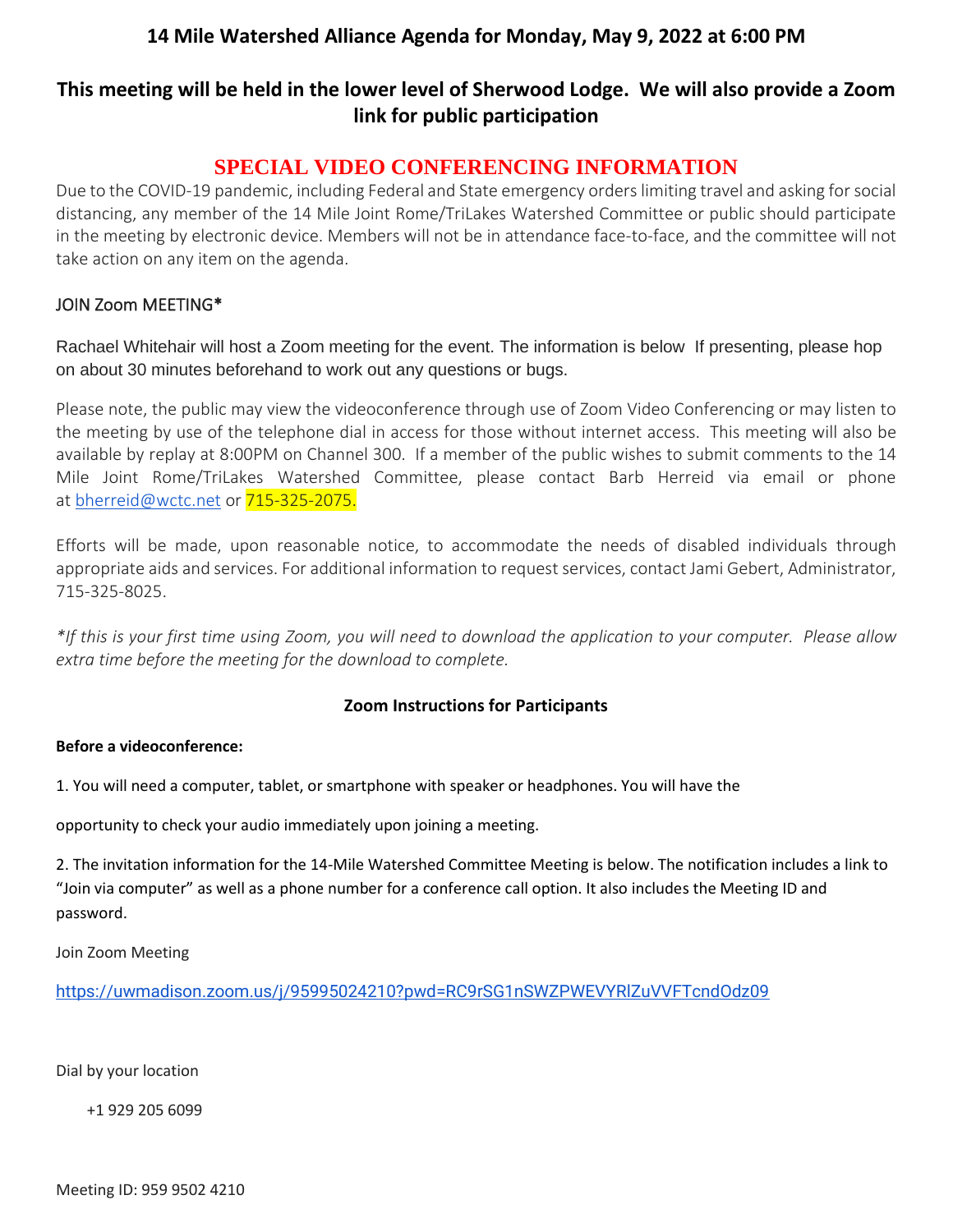#### Passcode: 550595

#### **To join the videoconference via computer:**

1. At the start time of your meeting, click on the link in your invitation to join via computer. You may

be instructed to download the Zoom application if it is not already on your computer or device. If this occurs, proceed with the download, it will only take a few moments.

2. When prompted, type in the meeting password.

3. You have an opportunity to test your audio at this point by clicking on "Test Computer Audio." Once

you are satisfied that your audio works, click on "Join audio by computer."

Note: You have the option to mute and unmute your audio using the microphone icon in the lower left of your screen. Also, in the lower left is the video option, you can turn your video feed on and off. If you are having trouble hearing the meeting, you can join via telephone while remaining on the video conference.

**Using the Chat Feature**- If at any time you have a question or are experiencing technical difficulties, simply click the 'chat' icon in the lower toolbar to open the chat box. Chats can be sent to the entire group or to a specific participant.

#### **To join the videoconference via telephone:**

- 1. On your phone, dial the teleconferencing number provided in your invitation.
- 2. Enter the Meeting ID number (also provided in your invitation) when prompted using your

phone's touch-tone keypad.

Note: Joining via telephone will not allow you to see the shared video of other participants, this is an audio only option.